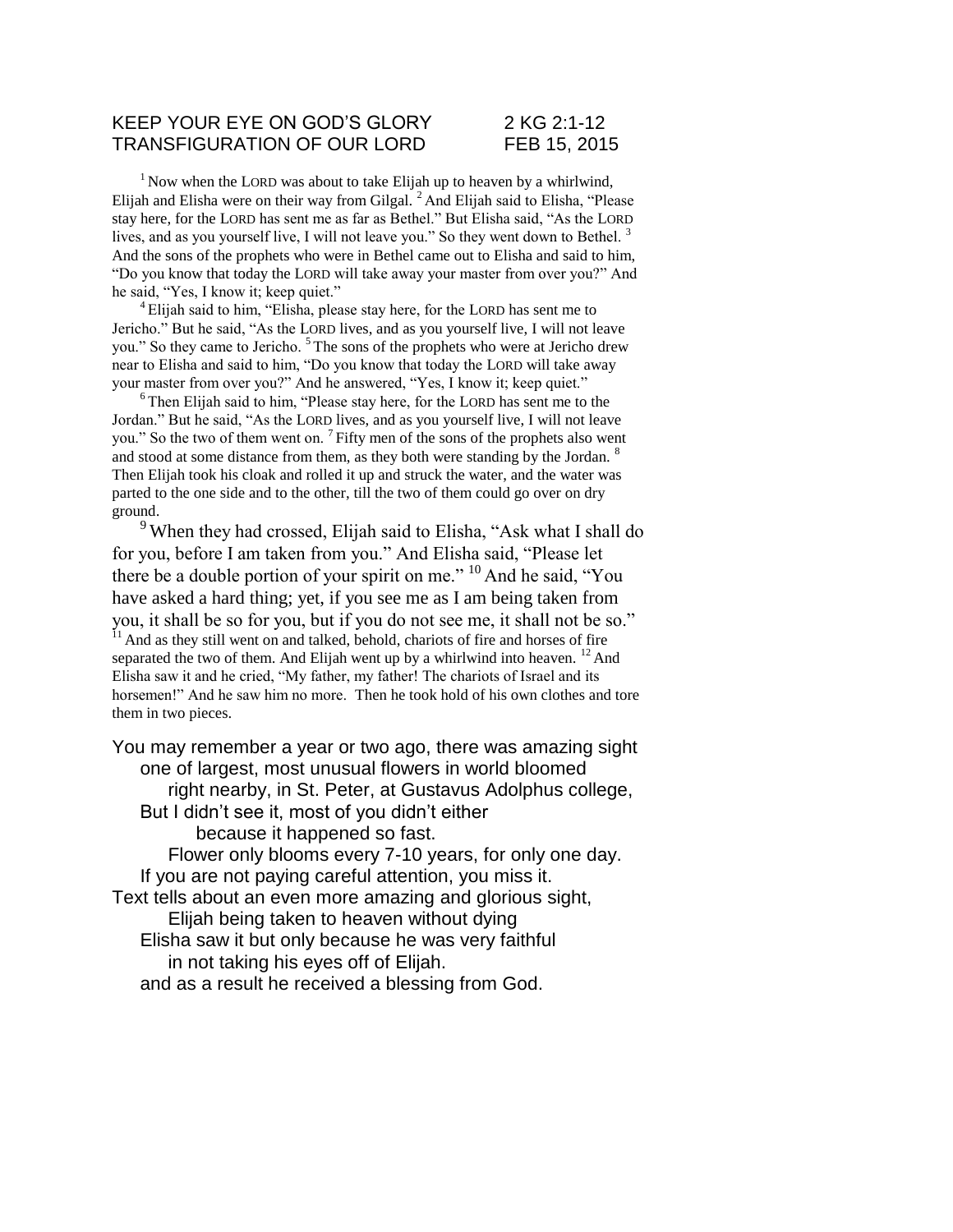Today, Gospel reading tells of sight still more amazing, revelation of Jesus' glory in transfiguration which was seen by only three of his disciples. Like other disciples, we have not seen the Transfiguration and yet we can receive a blessing from it when we keep our attention on Jesus in whom is seen the true glory and presence of God.

# ISRAEL SAW GOD'S GLORY BUT LOOKED AWAY GOD'S PEOPLE KEEP WATCHING TO SEE GOD'S GLORY WE SEE GOD'S GLORY BY LOOKING TO JESUS

### ISRAEL SAW GOD'S GLORY BUT LOOKED AWAY

 $1$  Now when the LORD was about to take Elijah up to heaven by a whirlwind, Elijah and Elisha were on their way from Gilgal.  $2$  And Elijah said to Elisha, "Please stay here, for the LORD has sent me as far as Bethel." But Elisha said, "As the LORD lives, and as you yourself live, I will not leave you." So they went down to Bethel.<sup>3</sup> And the sons of the prophets who were in Bethel came out to Elisha and said to him, "Do you know that today the LORD will take away your master from over you?" And he said, "Yes, I know it; keep quiet."

 $4$  Elijah said to him, "Elisha, please stay here, for the LORD has sent me to Jericho." But he said, "As the LORD lives, and as you yourself live, I will not leave you." So they came to Jericho.  $5$  The sons of the prophets who were at Jericho drew near to Elisha and said to him, "Do you know that today the LORD will take away your master from over you?" And he answered, "Yes, I know it; keep quiet."

<sup>6</sup> Then Elijah said to him, "Please stay here, for the LORD has sent me to the Jordan." But he said, "As the LORD lives, and as you yourself live, I will not leave you." So the two of them went on.  $\frac{7}{7}$  Fifty men of the sons of the prophets also went and stood at some distance from them, as they both were standing by the Jordan.  $8$  Then Elijah took his cloak and rolled it up and struck the water, and the water was parted to the one side and to the other, till the two of them could go over on dry ground.

So what is point of this long, rambling introduction?

Considering that Gilgal, where they started, is right close to the Jordan river where they eventually crossed it, what is the point of Elijah's rambling trip?

It is almost like driving around trying to lose one tailing,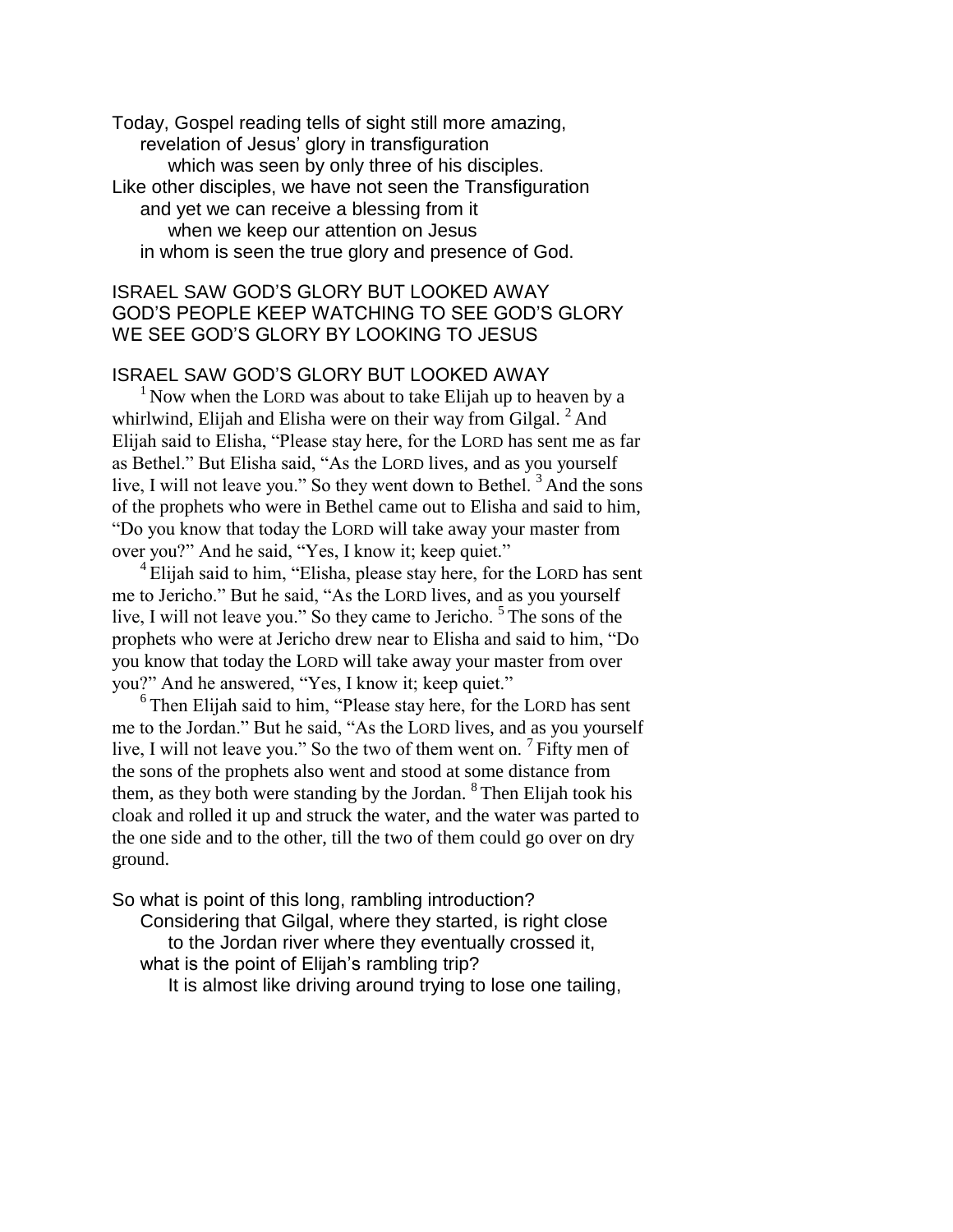Or like long introduction to magic trick in order to distract the one watching. But if you pay attention and look closely you can see it is tour of places reminding how God revealing faithfulness & how Israel took eye off the ball in blind unfaithfulness. Gilgal, where they started, was a historic starting point, where Israel first camped after entering the promised land, became place of worship, where Saul anointed first king. But it was also place Saul was to worship God before going to fight Philistines but got tired of waiting for Samuel to come so offered sacrifice himself. This impatient disobedience led him to be rejected as king. Next stop, Bethel, was even older place of worship, Abraham worshiped there, Jacob saw heaven opened there. Israel worshiped God there. But when part of Israel broke away under king Jereboam, he set up worship of a golden calf idol there to distract people from worship in Jerusalem. Jericho was where God gave Israel first great victory but one of them, Achan was distracted by gold he saw & disobeyed God by taking what God claimed for himself which led to disaster and defeat for Israel. Jordan river where water divided so they could cross over was where Israel crossed on dry land into promised land and set of pile of stones in middle of river as constant reminder of what God had done for them. That was after Moses, who had led Israel was taken from them on the other side of the Jordan and passed leadership on to his successor, Joshua Now again miraculous gateway of Israel into promised land was gateway for Elijah to leave for greater promised land while passing leadership on to his successor. But this route raises this question, not only will Elisha continue to follow faithfully in Elijah's footsteps not just now but after seeing his glorious departure, but will Israel, which had seen God's glorious presence with them in so many ways faithfully follow him. or would they be distracted and look away from him. Which, of course, raises even more important question for us. Will we who have been brought through miraculous gateway of water of baptism wander away from it?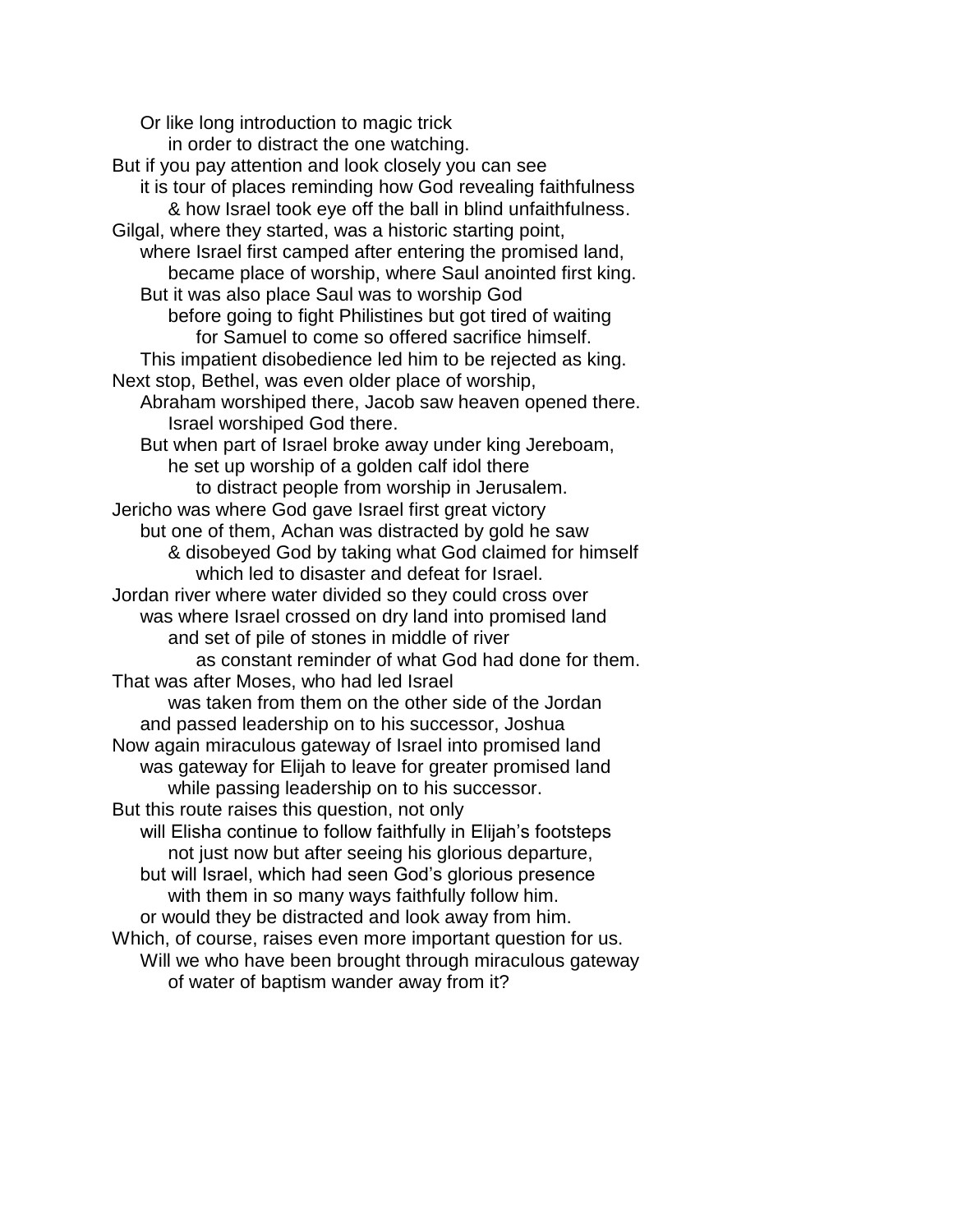Will we who have God come down to us here to be miraculously present in Holy Communion faithfully keep coming back to it? or will we be distracted by many forms of shiny golden things all around us & impatiently to do our own thing instead?

# GOD'S PEOPLE KEEP WATCHING TO SEE GOD'S GLORY

<sup>9</sup> When they had crossed, Elijah said to Elisha, "Ask what I shall do for you, before I am taken from you." And Elisha said, "Please let there be a double portion of your spirit on me."  $^{10}$  And he said, "You have asked a hard thing; yet, if you see me as I am being taken from you, it shall be so for you, but if you do not see me, it shall not be so."

Somehow, Elisha seemed to have known already that if he was going to get what he wanted he had to keep his eyes on Elijah, God's representative. He did know that Elijah was going to be leaving this world When it is apparent one is about to die, those closest to them often wait with determination beside them. What Elisha wanted was to receive Elijah's inheritance as the one closest to him. The rule in Israel was when a man died, oldest son got double share of inheritance, 2ce as much as the others. Elisha wanted this double portion, not of any of Elijah's earthly possessions but of his spirit, which, of course was the Holy Spirit. So, what he wanted was not really from Elijah himself but from God who was the source. and what he was keeping his eye on was not just Elijah but what God himself was doing. and what he ended up seeing was God's own glory. In those days, God revealed himself through his prophets. How does God reveal himself today? He has given us words of prophets & apostles written down in the Bible. We don't have to wander around following one man, we can have his word in every home. How can we have any excuse not to keep our eyes on it? In original Hebrew, words for "double portion" are curious idiom, literally: two mouths. God has given us two mouths. Not only speaking mouth through which we get God's word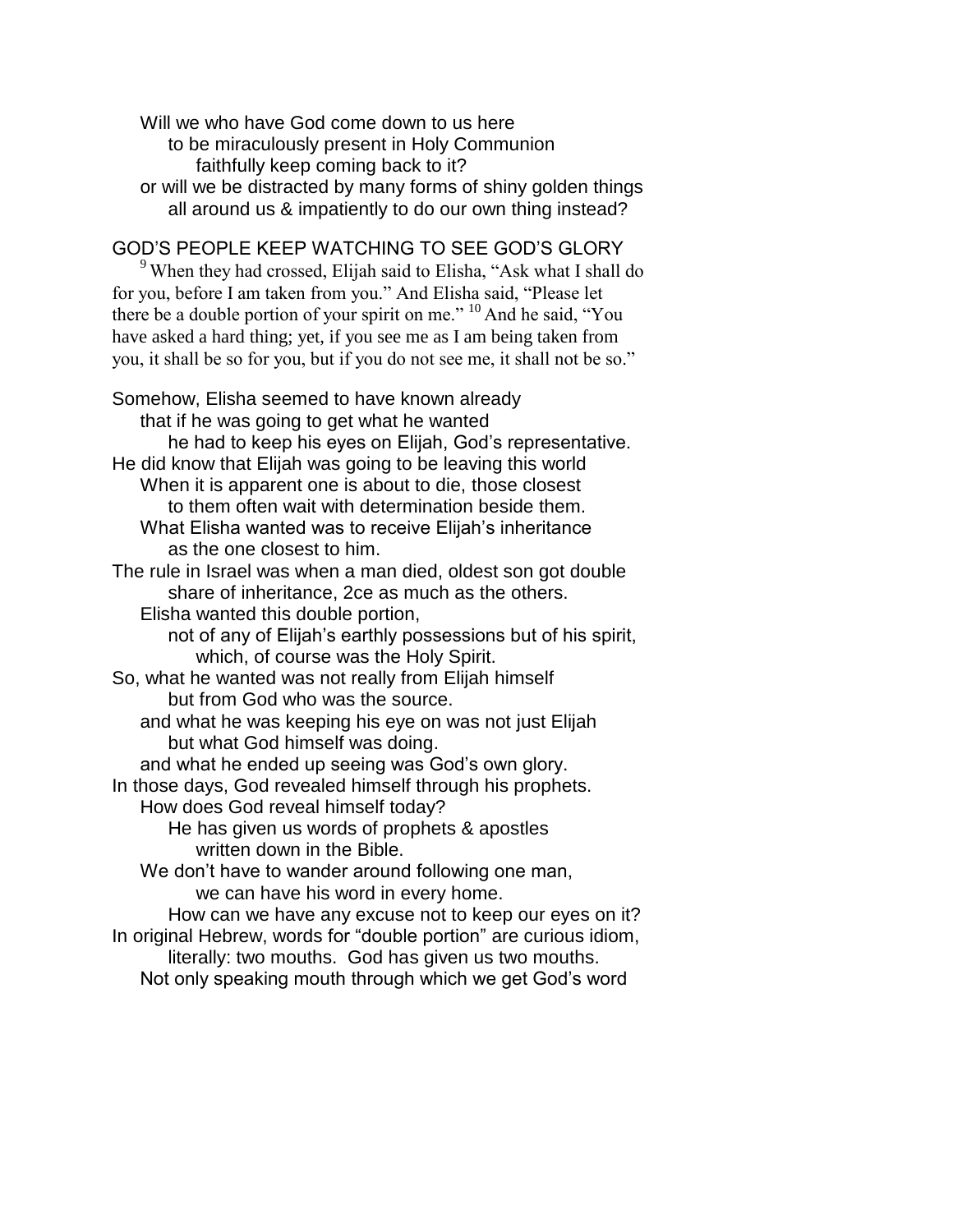But also double blessing of an eating mouth through which we can receive true presence of God in Holy Communion to strengthen our faith. And whenever we receive God's word & Holy Communion, we are also receiving his Holy Spirit, working through them to give us the blessings of faith, forgiveness, peace, strength to resist temptation, hope of eternal life. all because, in paying careful attention to these things,

# WE SEE GOD'S GLORY BY LOOKING TO JESUS

<sup>11</sup> And as they still went on and talked, behold, chariots of fire and horses of fire separated the two of them. And Elijah went up by a whirlwind into heaven.  $^{12}$  And Elisha saw it and he cried, "My father, my father! The chariots of Israel and its horsemen!" And he saw him no more.

What's this about chariots of Israel and its horsemen? He is not talking about chariots of fire he has just seen. In those days, the strength of nations defense depended on how many chariots and horsemen it had.

Elisha sees and recognizes what is really defending Israel from enemies is Elijah and his prayers for them.

Elijah often pictured as being carried to heaven in fiery chariot. Actually, as v. 1 also says, he was taken up by whirlwind, like being sucked up by a tornado.

Chariots of fire are common image of powerful presence of God sometimes described as having wheels that stir whirlwind.

Point is that God himself is powerfully at work here.

It is God himself, not just Elijah who is the chariots of Israel. Elijah himself was a man who fell short.

He didn't actually finish assignments God gave him to do. It was Elijah who took up his mantle to finish them but his ultimate successor who finished job was not Elisha

but Jesus himself.

Elijah did not die. He was not done yet. As Malachi prophesied, he would return before the great day of Lord's deliverance.

This is why he shows up at Jesus' transfiguration with Moses. Moses was the great lawgiver, but he died without truly keeping the law, as did his successor, Joshua.

Elijah was the great prophet, but he was taken

before prophecies are proved true, as successor Elisha.